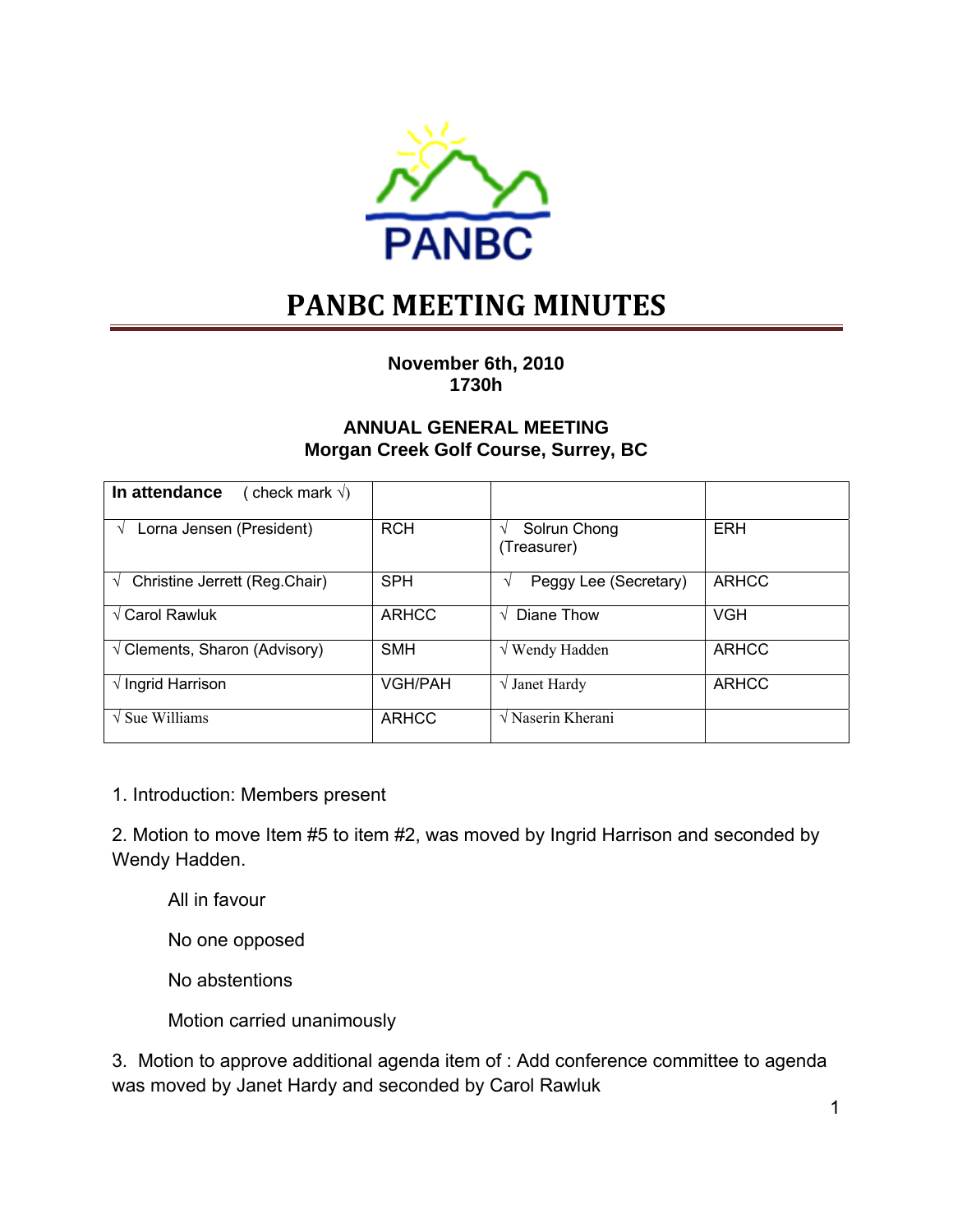All in favour

No one opposed

No abstentions

Motion carried unanimously

4. Motion to approve agenda was moved by Sharon Clements and seconded by Sue Williams

 All in favour No one opposed No abstentions Motion carried unanimously

5. Motion to approve of last PANBC minutes – September  $14<sup>th</sup>$ , 2010 was moved by Lorna Jensen and seconded by Carol Rawluk

All in favour

No one opposed

No abstentions

Motion carried unanimously

6. Update on Board of Directors (BOD) election: Lorna Jensen

June 2010 election:

President – Lorna Jensen

Treasurer /Registrar – Solrun Chong

Secretary – Peggy Lee

Volunteer: Regional Chair- Vancouver Coastal – Christine Jerrett

7. Call for nominations for elected positions by Carol Rawluk for :

President – Term: 2 years

Treasurer/Registrar: Term: 2 years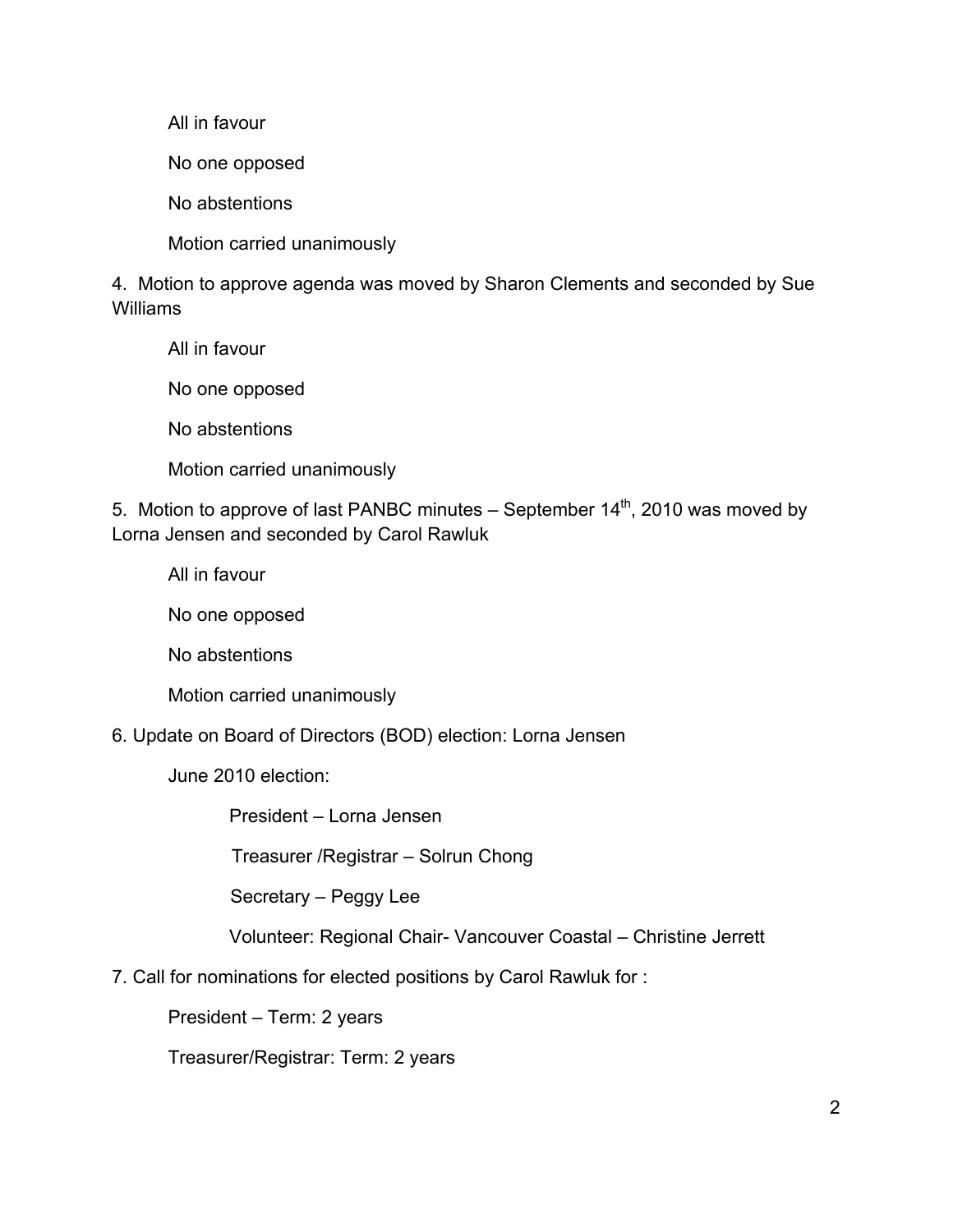Secretary- Term: 1 year

Regional Chair- Term: 1 year

Secretary Elect- Term: 1 year

1. First call for nominations –

- a. nomination from the floor: Ingrid Harrison for Secretary Elect
- 2. Second call for nominations none received
- 3. Third call for nominations none received

Nomination received and confirmed by Carol Rawluk :

1. Ingrid Harrison designated Secretary-Elect

Nominations from floor closed.

8. Motion to elect BOD by acclamation was moved by Carol Rawluk and seconded by Sharon Clements

President: Lorna Jensen

Treasurer- Registrar: Solrun Chong

Secretary: Peggy Lee

Secretary Elect- Ingrid Harrison

All in favour

No one opposed

No abstentions

Motion carried unanimously

9. Motion to appoint outstanding Regional Chair positions by the BOD for this term was moved by Carol Rawluk and seconded by Sharon Clements

All in favour

No one opposed

No abstentions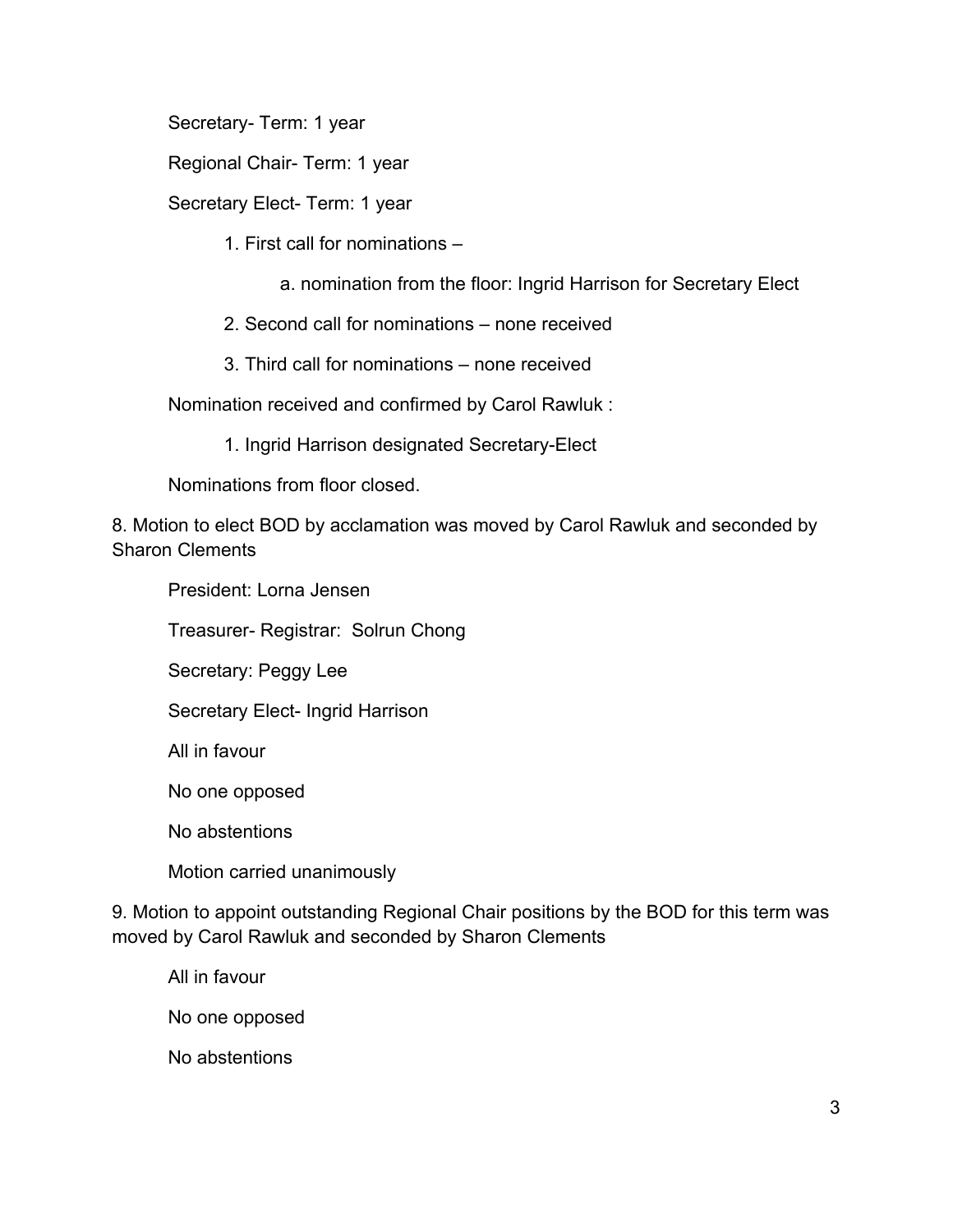Motion carried unanimously

- 10. Business arising from last minutes Education day planning
- 11. Jurisdictional Representatives/Reports

Interior – Donna Fulton (KGH PACU)

Fraser- Carol Rawluk (ARH)

Vancouver Coastal- Christine Jerrett (St. Paul's Hospital)

 Vancouver Island- Kathy Burdon - Lead contact - Victoria General Hospital and Jennifer Bellion –Lead contact- Nanaimo

Northern - none

Provincial Health Service - none

#### 12. Financial Report- report to follow

August 2010 - Balance: \$3342.01

November  $2^{nd}$ , 2010 – Balance: \$7383.73 except Mosby's and Baxter donations

Membership to date – 120 with membership drive from this education day

Conference update

#### 13. PANBC Needing Volunteers

Newsletter Committee - none

Journal Group leader- none

Action: Put on website for request for volunteers

#### 14. PANBC BOD Insurance query

Response from other provinces – they don't need it

They are covered under their professional association

PANBC is not, due to disaffiliation of CRNBC

Other provinces spend it on biyearly auditor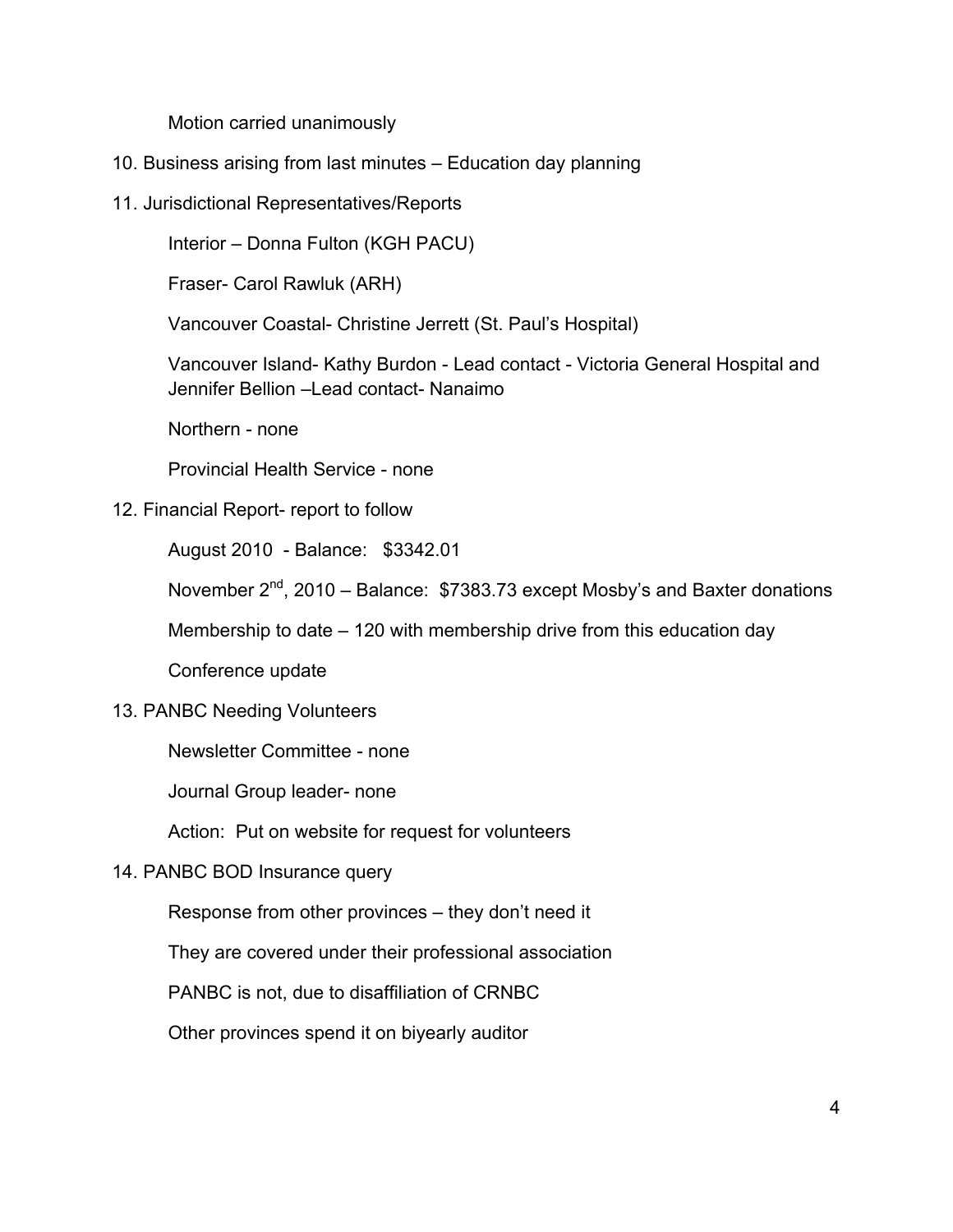Lorna Jensen received response: okay for PANBC to umbrella under NAPANc for a temporary time until BC's associations get organized and PANBC can get coverage

PANBC to research additional cost with insurance company rep: Sonja Steel

PANBC would pay additional financial cost accrued for coverage

Action: deferred to Executive Board of Directors - Lorna Jensen to follow up

## 15. PANBC addition of Regional Representatives

Discussed under Jurisdictional reports: item # 10

- 16. NAPANc Updates:
	- a. Standards Committee Report and Update: Colleen Archbold submitted written report- Copy attached –see Appendix 1
	- b. Pediatric Resource Committee established May  $27<sup>th</sup>$ , 2010 at NAPAN National Conference
	- c. PACU Certification Update Meeting for Vancouver November  $28<sup>th</sup>$ , 2010

Delayed due to revision of CNA process- no dates set

d. Need NAPANc Volunteers for:

Fundraising committee: contact Laura Van Loon

Nomination Committee

e. NAPANc: asking for financial donation from PANBC for Certification

 Motion to decline NAPAN re: asking for financial donation from PANBC for Certification this year was moved by Carol Rawluk and seconded by Solrun Chong

All in favour

No one opposed

No abstentions

Motion carried unanimously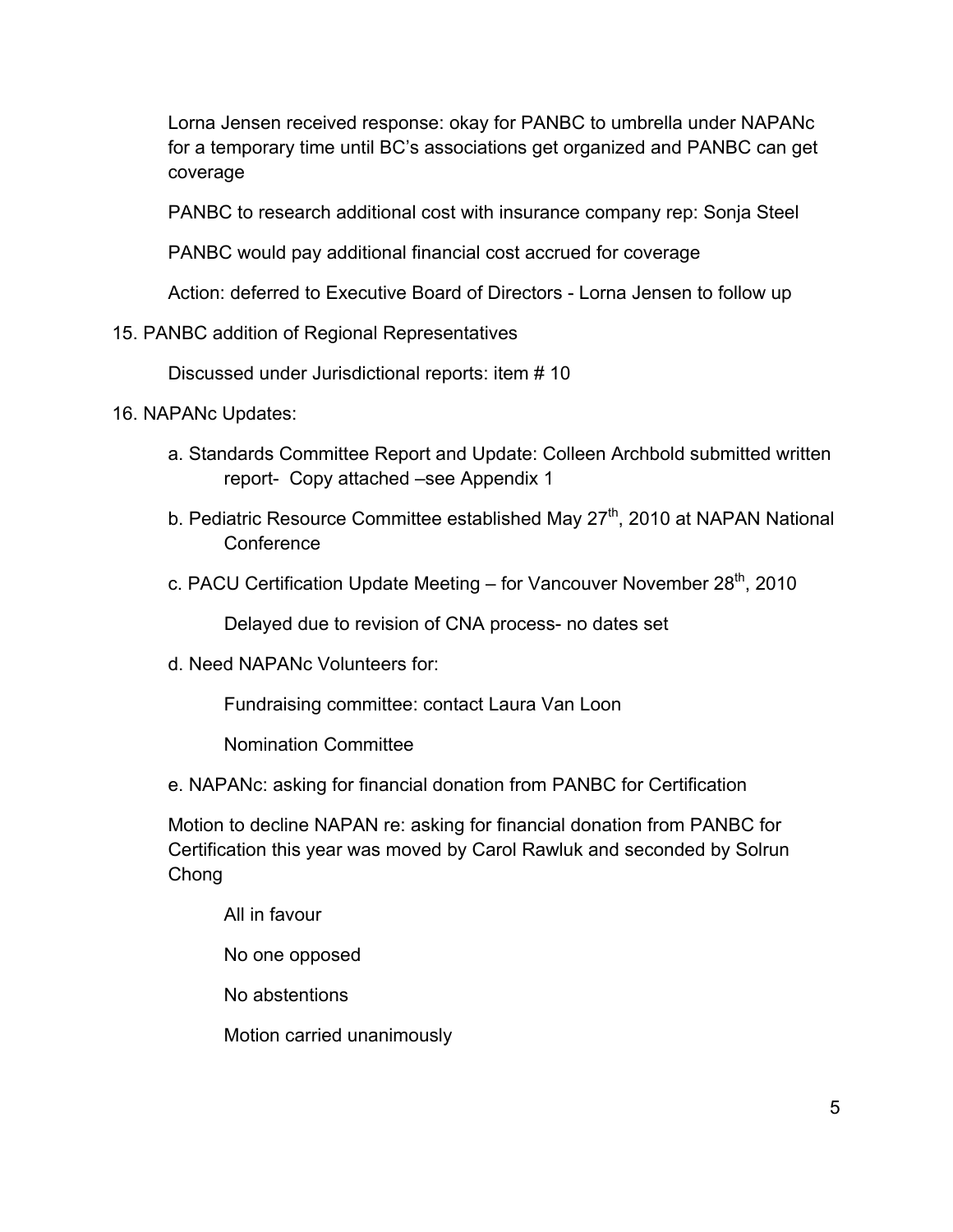- f. NAPANc Volunteers: recruiting for following positions
	- i. Nominations Committee Report need 4 members to sit on the committee

 Please ask your board members if anyone is interested- look on NAPANc website for details

- ii. Nominations for President Elect
- iii. Nomination for Nominating Committee members, deadline- term of office will be September 16<sup>th</sup> to October 22, 2011, it is a 2 year term
- iv. Fundraising Committee: Chair and members please take back to your

education days/meetings and approach exhibitors with a donor pledge form

## 17. Meeting Adjourned

Date of next meeting: January 18<sup>th</sup>, 2011 at 1700h in HCC3 at Royal Columbian Hospital. Will be confirmed closer to date.

Thank you, everyone.

(Appendix 1: pages 7-8)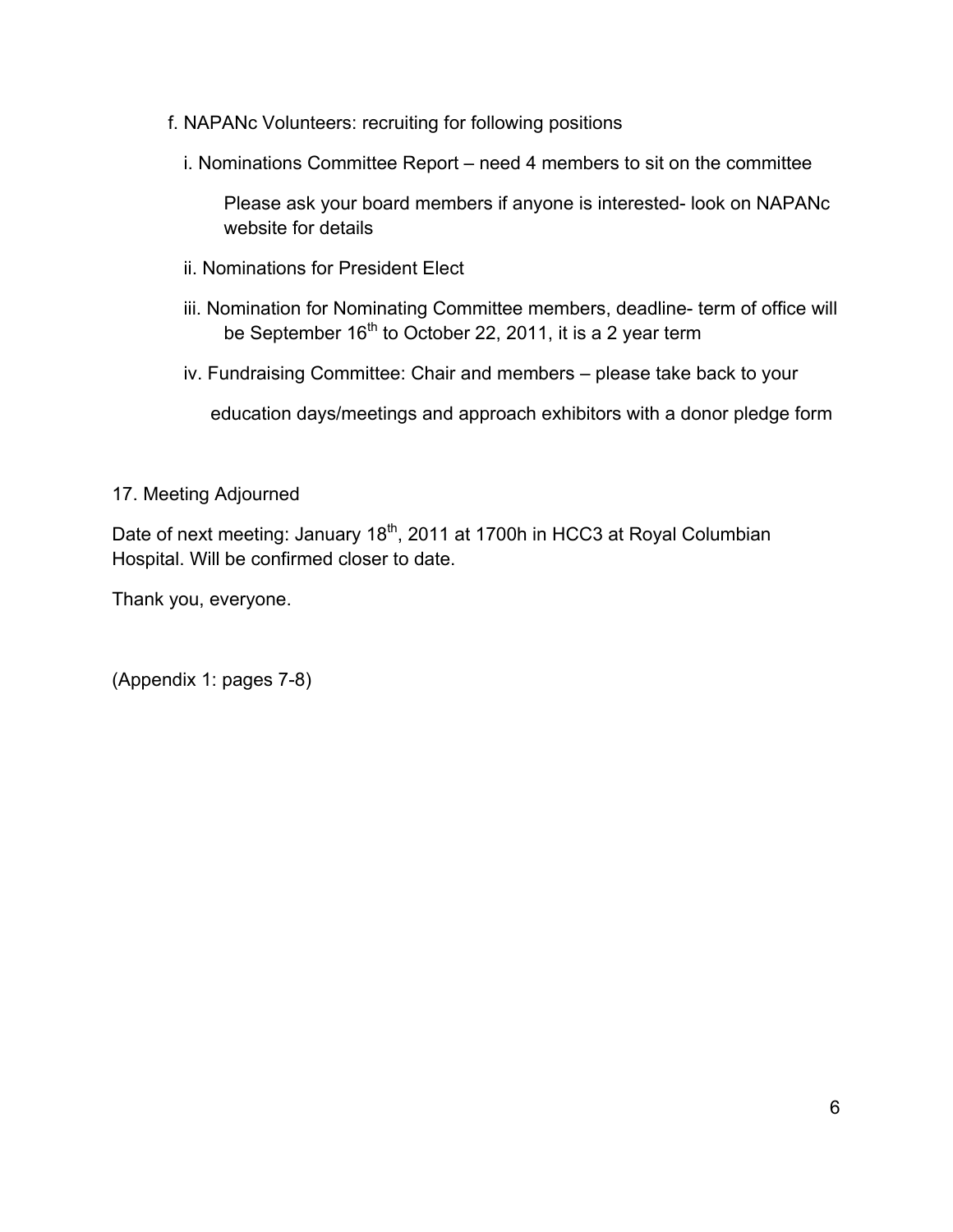Appendix 1

Submitted by Colleen Archbold

# **The National Association of PeriAnesthesia Nurses of Canada Standards for Practice**

The National Association of PeriAnesthesia Nurses of Canada's (NAPANc) Standards Committee is comprised of the current President of NAPANc, President Elect, the Immediate Past President, NAPANc's Secretary, and a nominated Chair or co-chairs. The committee holds representation from each province and territory including the Yukon, Northwest Territories, and Nunavut. Meetings are held at a minimum of four times per annum. However, currently the Standards Committee is currently convening biweekly to monthly as activities to revise, improve and update exiting and new Standards are underway for an intended publication date of 2011 for the second edition of this document.

Historically, here in BC, we followed the America equivalent national association (ASPAN)'s Standards of practice, since they were the only National Standards for PeriAnesthesia Nurses available. Ontario's PeriAnesthesia Nurses Association (OPANA) has had Standards for Practice for 20 years, but they were not known to us here in BC at the time.

In 2008, NAPANc published their first National Association of PeriAnesthesia Nurses of Canada's Standards for Practice. The Standards are a comprehensive collection of standards based on competencies and are an alignment wit the framework of Accreditation Canada's priorities and Required Organizational Practices that all Canadian Healthcare facilities are required to meet.

# **Highlights of the Standards include**:

- Evidence-based Standards of PeriAnesthesia Nursing Practice
- A framework of PeriAnesthesia Nursing Practice which includes the PeriAnesthesia Nursing Paradigm